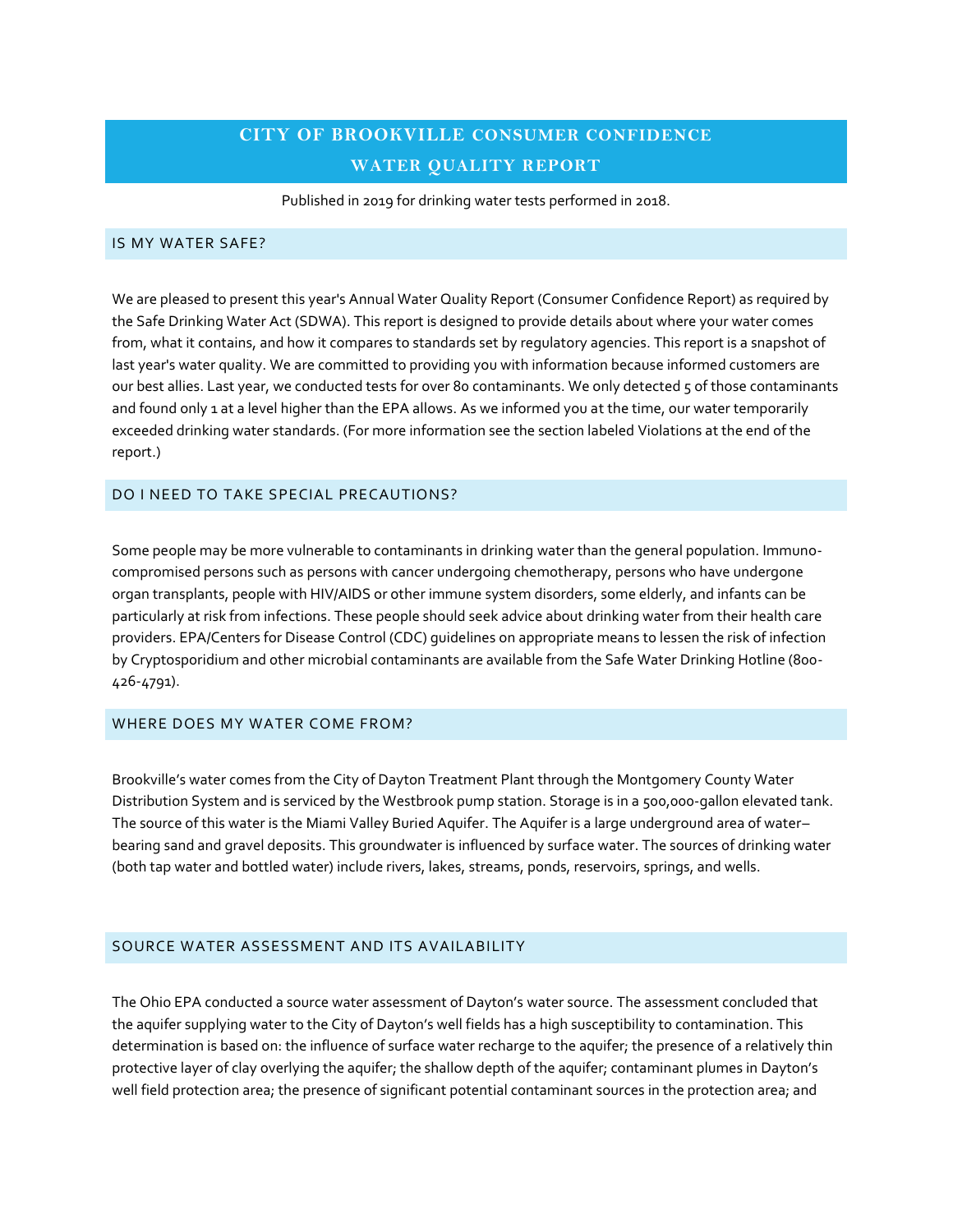the presence of contaminants in treated water. More information about the source water assessment or what consumers can do to help protect the aquifer is available by calling the Division of Environmental Management at (937) 333-3725.

# WHY ARE THERE CONTAMINANTS IN MY DRINKING WATER?

Drinking water, including bottled water, may reasonably be expected to contain at least small amounts of some contaminants. The presence of contaminants does not necessarily indicate that water poses a health risk. More information about contaminants and potential health effects can be obtained by calling the Environmental Protection Agency's (EPA) Safe Drinking Water Hotline (800-426-4791). The sources of drinking water (both tap water and bottled water) include rivers, lakes, streams, ponds, reservoirs, springs, and wells. As water travels over the surface of the land or through the ground, it dissolves naturally occurring minerals and, in some cases, radioactive material, and can pick up substances resulting from the presence of animals or from human activity: microbial contaminants, such as viruses and bacteria, that may come from sewage treatment plants, septic systems, agricultural livestock operations, and wildlife; inorganic contaminants, such as salts and metals, which can be naturally occurring or result from urban stormwater runoff, industrial, or domestic wastewater discharges, oil and gas production, mining, or farming; pesticides and herbicides, which may come from a variety of sources such as agriculture, urban stormwater runoff, and residential uses; organic Chemical Contaminants, including synthetic and volatile organic chemicals, which are by-products of industrial processes and petroleum production, and can also come from gas stations, urban stormwater runoff, and septic systems; and radioactive contaminants, which can be naturally occurring or be the result of oil and gas production and mining activities. In order to ensure that tap water is safe to drink, EPA prescribes regulations that limit the amount of certain contaminants in water provided by public water systems. Food and Drug Administration (FDA) regulations establish limits for contaminants in bottled water which must provide the same protection for public health.

# WATER CONSERVATION TIPS

Did you know that the average U.S. household uses approximately 400 gallons of water per day or 100 gallons per person per day? Luckily, there are many low-cost and no-cost ways to conserve water. Small changes can make a big difference - try one today and soon it will become second nature.

- Take short showers a 5-minute shower uses 4 to 5 gallons of water compared to up to 50 gallons for a bath.
- Shut off water while brushing your teeth, washing your hair and shaving and save up to 500 gallons a month.
- Use a water-efficient showerhead. They're inexpensive, easy to install, and can save you up to 750 gallons a month.
- Run your clothes washer and dishwasher only when they are full. You can save up to 1,000 gallons a month.
- Water plants only when necessary.
- Fix leaky toilets and faucets. Faucet washers are inexpensive and take only a few minutes to replace. To check your toilet for a leak, place a few drops of food coloring in the tank and wait. If it seeps into the toilet bowl without flushing, you have a leak. Fixing it or replacing it with a new, more efficient model can save up to 1,000 gallons a month.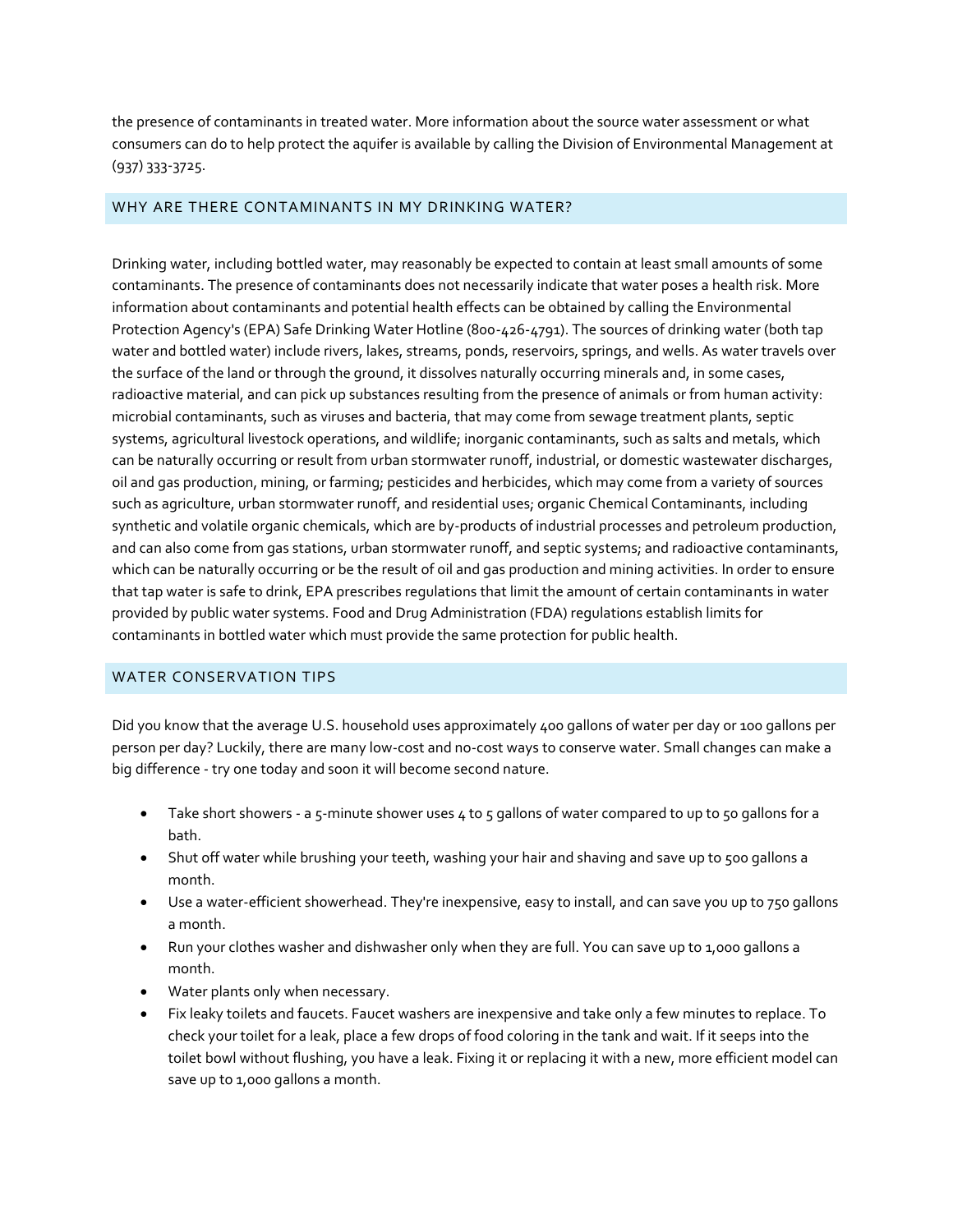- Adjust sprinklers so only your lawn is watered. Apply water only as fast as the soil can absorb it and during the cooler parts of the day to reduce evaporation.
- Teach your kids about water conservation to ensure a future generation that uses water wisely. Make it a family effort to reduce next month's water bill!
- Visi[t www.epa.gov/watersense](http://www.epa.gov/watersense) for more information.

### SOURCE WATER PROTECTION TIPS

Protection of drinking water is everyone's responsibility. You can help protect your community's drinking water source in several ways:

- Eliminate excess use of lawn and garden fertilizers and pesticides they contain hazardous chemicals that can reach your drinking water source.
- Pick up after your pets.
- If you have your own septic system, properly maintain your system to reduce leaching to water sources or consider connecting to a public water system.
- Dispose of chemicals properly; take used motor oil to a recycling center.
- Volunteer in your community. Find a watershed or wellhead protection organization in your community and volunteer to help. If there are no active groups, consider starting one. Use EPA's Adopt Your Watershed to locate groups in your community or visit the Watershed Information Network's How to Start a Watershed Team.
- Organize a storm drain stenciling project with your local government or water supplier. Stencil a message next to the street drain reminding people "Dump No Waste - Drains to River" or "Protect Your Water." Produce and distribute a flyer for households to remind residents that storm drains dump directly into your local water body.

# CROSS CONNECTION CONTROL SURVEY

The purpose of this survey is to determine whether a cross-connection may exist at your home or business. A cross connection is an unprotected or improper connection to a public water distribution system that may cause contamination or pollution to enter the system. We are responsible for enforcing cross-connection control regulations and ensuring that no contaminants can, under any flow conditions, enter the distribution system. If you have any of the devices listed below please contact us so that we can discuss the issue, and if needed, survey your connection and assist you in isolating it if that is necessary.

- Boiler/ Radiant heater (water heaters not included)
- Underground lawn sprinkler system
- Pool or hot tub (whirlpool tubs not included)
- Additional source(s) of water on the property
- Decorative pond
- Watering trough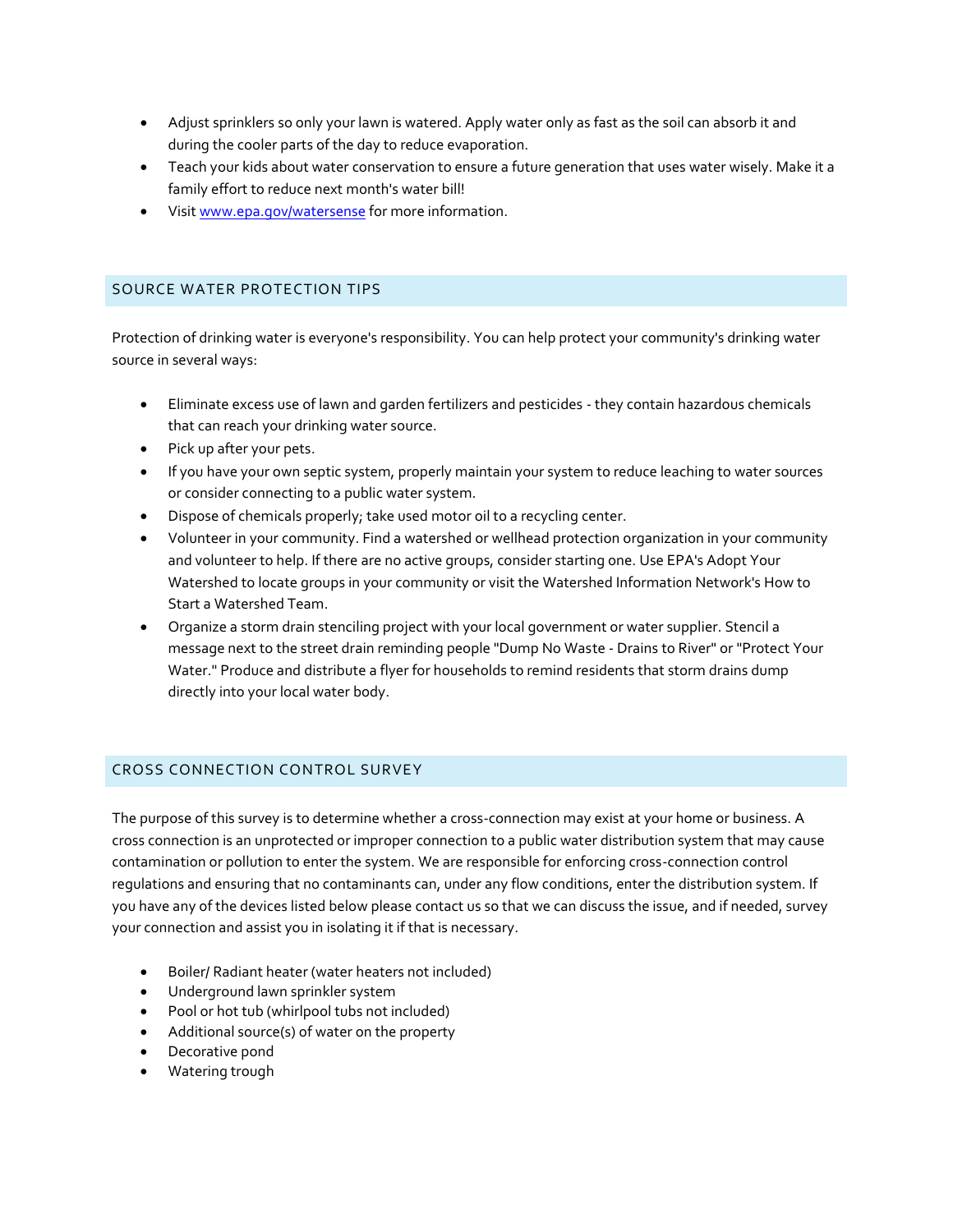#### ADDITIONAL INFORMATION FOR LEAD

If present, elevated levels of lead can cause serious health problems, especially for pregnant women and young children. Lead in drinking water is primarily from materials and components associated with service lines and home plumbing. City of Brookville is responsible for providing high quality drinking water but cannot control the variety of materials used in plumbing components. When your water has been sitting for several hours, you can minimize the potential for lead exposure by flushing your tap for 30 seconds to 2 minutes before using water for drinking or cooking. If you are concerned about lead in your water, you may wish to have your water tested. Information on lead in drinking water, testing methods, and steps you can take to minimize exposure is available from the Safe Drinking Water Hotline or at http://www.epa.gov/safewater/lead.

### WATER QUALITY DATA TABLE

In order to ensure that tap water is safe to drink, EPA prescribes regulations which limit the amount of contaminants in water provided by public water systems. The table below lists all the drinking water contaminants that we detected during the calendar year of this report. Although many more contaminants were tested, only those substances listed below were found in your water. All sources of drinking water contain some naturally occurring contaminants. At low levels, these substances are generally not harmful in our drinking water. Removing all contaminants would be extremely expensive, and in most cases, would not provide increased protection of public health. A few naturally occurring minerals may actually improve the taste of drinking water and have nutritional value at low levels. Unless otherwise noted, the data presented in this table is from testing done in the calendar year of the report. The EPA or the State requires us to monitor for certain contaminants less than once per year because the concentrations of these contaminants do not vary significantly from year to year, or the system is not considered vulnerable to this type of contamination. As such, some of our data, though representative, may be more than one year old. In this table you will find terms and abbreviations that might not be familiar to you. To help you better understand these terms, we have provided the definitions below the table.

| <b>Regulated Substance</b>                   | <b>Maximum</b><br><b>Allowed</b><br>(MCL) | <b>Ideal Goals</b><br>(MCLG) | <b>Level</b><br><b>Detected</b> | <b>Range of</b><br><b>Detection</b> | <b>Violation</b> | <b>SOURCES OF CONTAMINANTS</b>                                                                                                  |  |  |
|----------------------------------------------|-------------------------------------------|------------------------------|---------------------------------|-------------------------------------|------------------|---------------------------------------------------------------------------------------------------------------------------------|--|--|
| <b>Regulated at the Treatment Plant</b>      |                                           |                              |                                 |                                     |                  |                                                                                                                                 |  |  |
| Fluoride (ppm)                               |                                           |                              | 0.91                            | $0.79 - 1.05$                       | N <sub>0</sub>   | Erosion of natural deposits; Water additive which<br>promotes strong teeth; Discharge from fertilizer and<br>aluminum factories |  |  |
| Nitrate (ppm)                                | 10                                        | 10                           | 1.83                            | $0.596 -$<br>1.83                   | N <sub>0</sub>   | Runoff from fertilizer use; Leaching from septic tank,<br>sewage; Erosion of natural deposits                                   |  |  |
| Turbidity (NTU)                              | $TT: > 95\%$ must be $< 0.3$              | N/A                          | 0.13<br>$100\% < 0.3^1$         | $0.01 - 0.13$                       | N <sub>0</sub>   | Lime softening residuals; Soil runoff                                                                                           |  |  |
| <b>Total Organic Carbon</b><br>$(TOC)$ (ppm) |                                           | N/A                          | $0.56^2$                        | $0.41 - 0.66$                       | N <sub>0</sub>   | Naturally present in the environment                                                                                            |  |  |
| Barium (ppm)                                 | $\mathfrak{D}$                            |                              | 0.050                           | N/A                                 | N <sub>0</sub>   | Erosion of natural deposits; Discharge from metal<br>refineries; Erosion of natural of deposits                                 |  |  |
| Total Beta(pCi/L)                            | $AI = 50$                                 |                              | 5.5                             | $5.5 - 5.5$                         | N <sub>0</sub>   | Decay of natural and man-made deposits                                                                                          |  |  |

**1. Dayton complied with requirements for every month in 2018. Turbidity is a measure of the cloudiness of water and is an indication of the effectiveness of our filtration system. The turbidity limit set by the EPA is 0.3 NTU in 95% of the daily samples and shall not exceed 1 NTU at any time. As reported above, the City of Dayton's highest recorded turbidity result for 2018 at Ottawa Treatment Plant was 0.13 NTU and lowest monthly percentage of samples meeting the turbidity limits was 100%.**

**2. Dayton complied with alternate compliance criteria for TOC regulations under the D/DPB Rule. The reported level is an average.**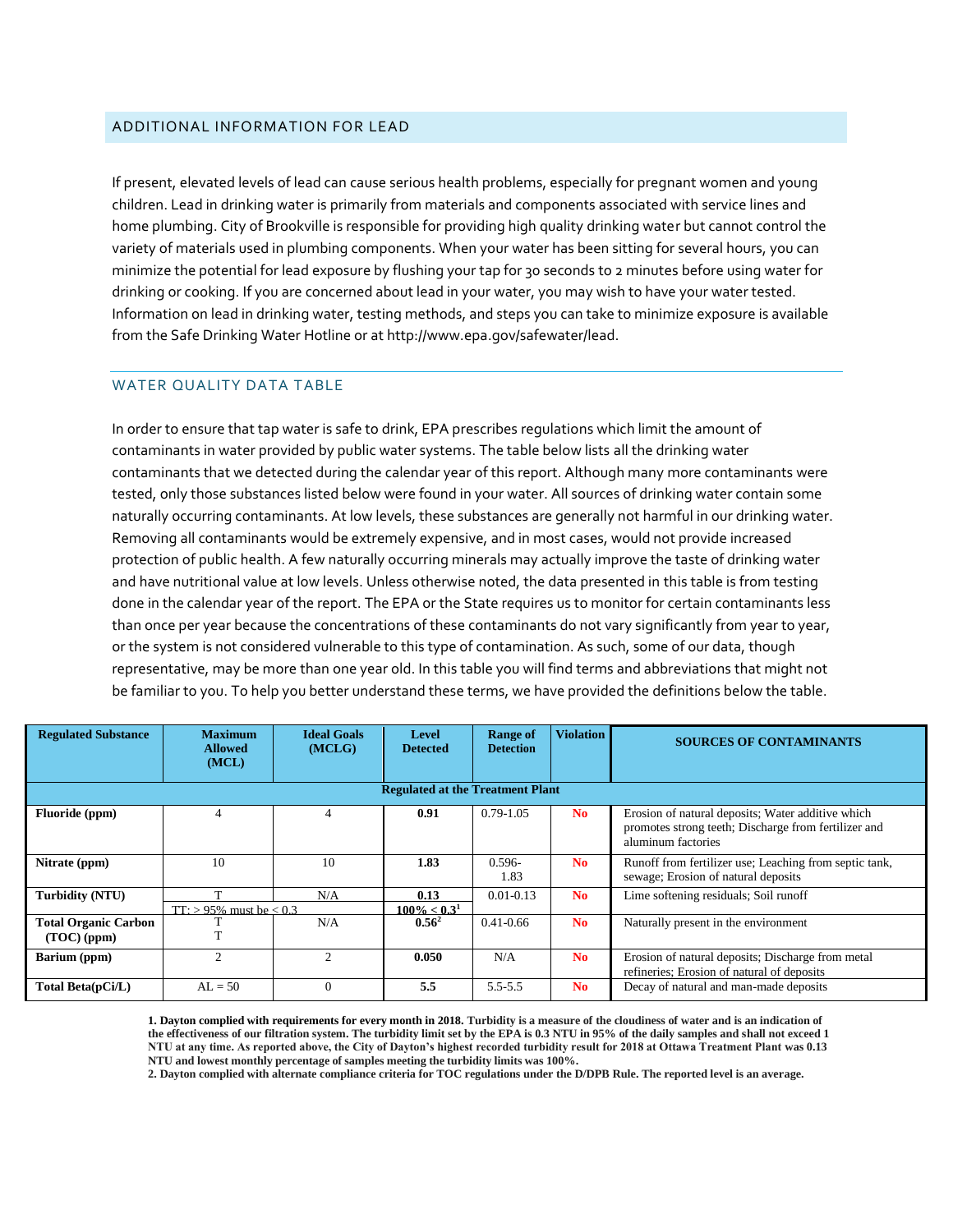|                                                                                                                   | <b>MCLG</b><br>or<br><b>MRDLG MRDL</b> |                 | MCL,<br>TT, or | <b>Detect</b><br><b>In</b><br>Your<br>Water | Range   |                                                                           |                              |                  |                                                                            |  |
|-------------------------------------------------------------------------------------------------------------------|----------------------------------------|-----------------|----------------|---------------------------------------------|---------|---------------------------------------------------------------------------|------------------------------|------------------|----------------------------------------------------------------------------|--|
| <b>Contaminants</b>                                                                                               |                                        |                 |                |                                             | Low     | High                                                                      | <b>Sample</b><br><b>Date</b> | <b>Violation</b> | <b>Typical Source</b>                                                      |  |
| <b>Disinfectants &amp; Disinfection By-Products</b>                                                               |                                        |                 |                |                                             |         |                                                                           |                              |                  |                                                                            |  |
| (There is convincing evidence that addition of a disinfectant is necessary for control of microbial contaminants) |                                        |                 |                |                                             |         |                                                                           |                              |                  |                                                                            |  |
| Chlorine (as Cl2) (ppm)                                                                                           | 4                                      |                 | 4              | .9                                          | $-3$    | .9                                                                        | 2018                         | <b>No</b>        | Water additive used to<br>control microbes                                 |  |
| Haloacetic Acids (HAA5)<br>(ppb)                                                                                  | <b>NA</b>                              |                 | 60             | 4.124                                       |         | $3.835$ 4.124                                                             | 2018                         | <b>No</b>        | By-product of drinking<br>water chlorination                               |  |
| <b>TTHMs</b> [Total<br>Trihalomethanes] (ppb)                                                                     | <b>NA</b>                              |                 | 80             | 40.44                                       |         | $22.5$ 40.44                                                              | 2018                         | <b>No</b>        | By-product of drinking<br>water disinfection                               |  |
| Contaminants<br>MCLG AL Water                                                                                     |                                        |                 | Your           | <b>Sample</b><br><b>Date</b>                |         | # Samples<br><b>Exceeds</b><br><b>Exceeding</b><br><b>AL</b><br><b>AL</b> |                              |                  | <b>Typical Source</b>                                                      |  |
| <b>Inorganic Contaminants</b>                                                                                     |                                        |                 |                |                                             |         |                                                                           |                              |                  |                                                                            |  |
| Copper - action level at<br>consumer taps (ppm)                                                                   | 1.3                                    |                 | $1.3$ .0824    | 2018                                        | $\circ$ |                                                                           | <b>No</b>                    |                  | Corrosion of household<br>plumbing systems; Erosion of<br>natural deposits |  |
| <b>Inorganic Contaminants</b>                                                                                     |                                        |                 |                |                                             |         |                                                                           |                              |                  |                                                                            |  |
| Lead - action level at<br>consumer taps (ppb)                                                                     | $\circ$                                | 15 <sub>1</sub> | 23.5           | 2018                                        |         | $\mathbf{1}$                                                              | Yes                          |                  | Corrosion of household<br>plumbing systems; Erosion of<br>natural deposits |  |

The total water hardness is currently ranging from 120-130 mg/L.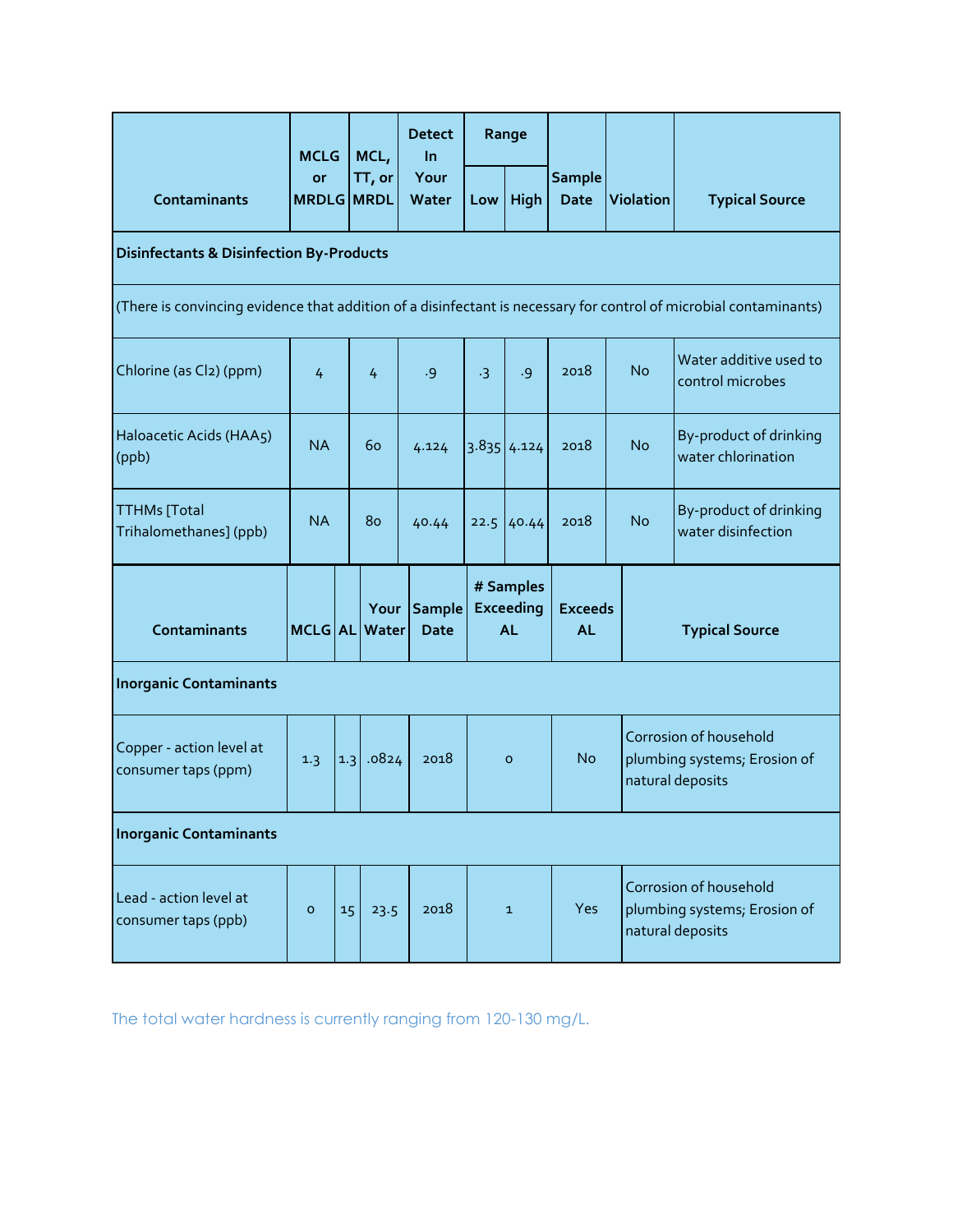# **Violations and Exceedances**

#### **Lead - action level at consumer taps**

Infants and children who drink water containing lead in excess of the action level could experience delays in their physical or mental development. Children could show slight deficits in attention span and learning abilities. Adults who drink this water over many years could develop kidney problems or high blood pressure. A violation occurred in August of 2018. This water service had not been used for several months. After further flushing, no violations were detected. A previously unused line was flushed.

| <b>Unit Descriptions</b> |                                                        |  |  |  |  |
|--------------------------|--------------------------------------------------------|--|--|--|--|
| <b>Term</b>              | <b>Definition</b>                                      |  |  |  |  |
| ppm                      | ppm: parts per million, or milligrams per liter (mg/L) |  |  |  |  |
| ppb                      | ppb: parts per billion, or micrograms per liter (µg/L) |  |  |  |  |
| <b>NA</b>                | NA: not applicable                                     |  |  |  |  |
| <b>ND</b>                | ND: Not detected                                       |  |  |  |  |
| <b>NR</b>                | NR: Monitoring not required but recommended.           |  |  |  |  |

| <b>Important Drinking Water Definitions</b> |                                                                                                                                                                                     |  |  |  |
|---------------------------------------------|-------------------------------------------------------------------------------------------------------------------------------------------------------------------------------------|--|--|--|
| Term                                        | <b>Definition</b>                                                                                                                                                                   |  |  |  |
| <b>MCLG</b>                                 | MCLG: Maximum Contaminant Level Goal: The level of a contaminant in drinking water below<br>which there is no known or expected risk to health. MCLGs allow for a margin of safety. |  |  |  |